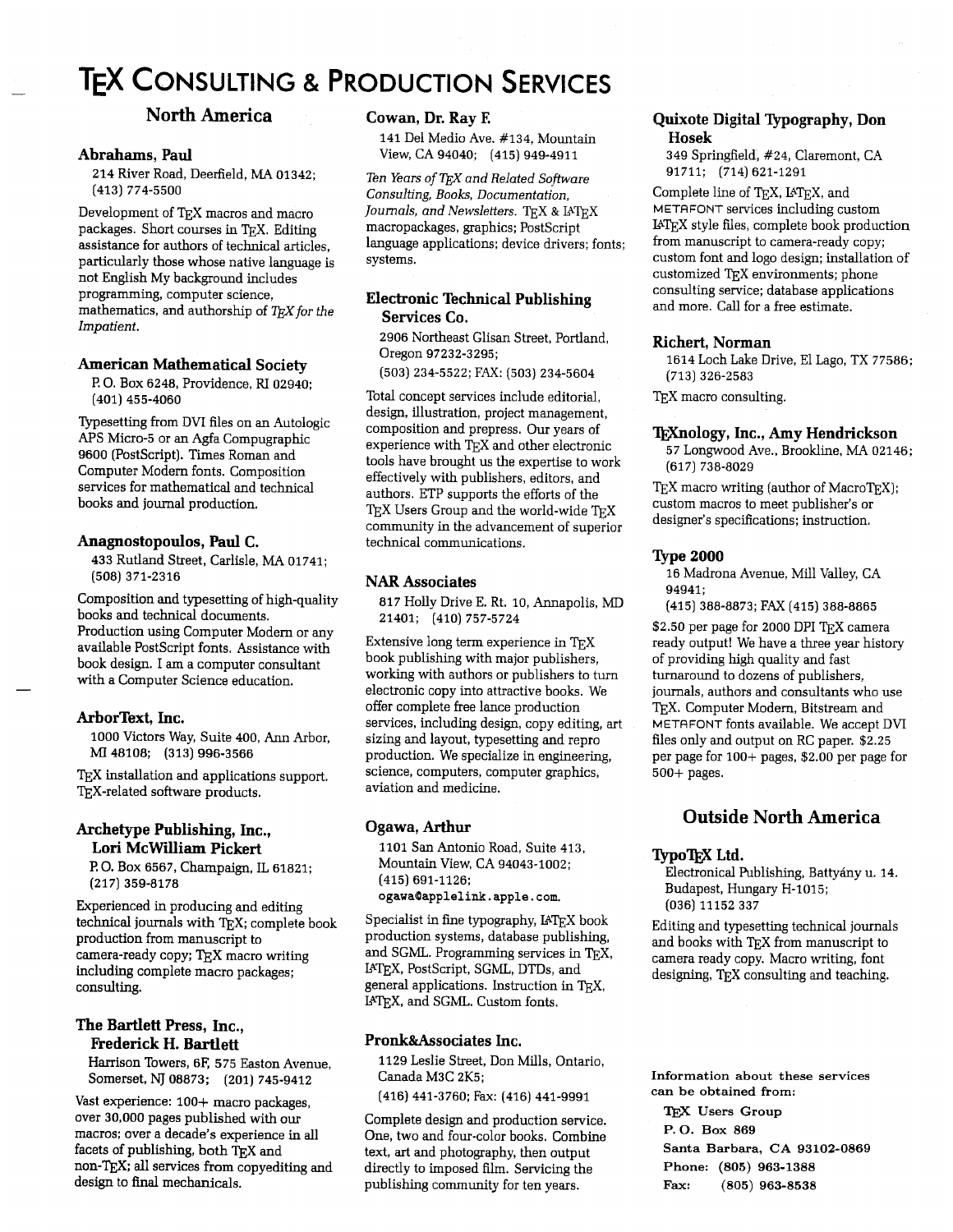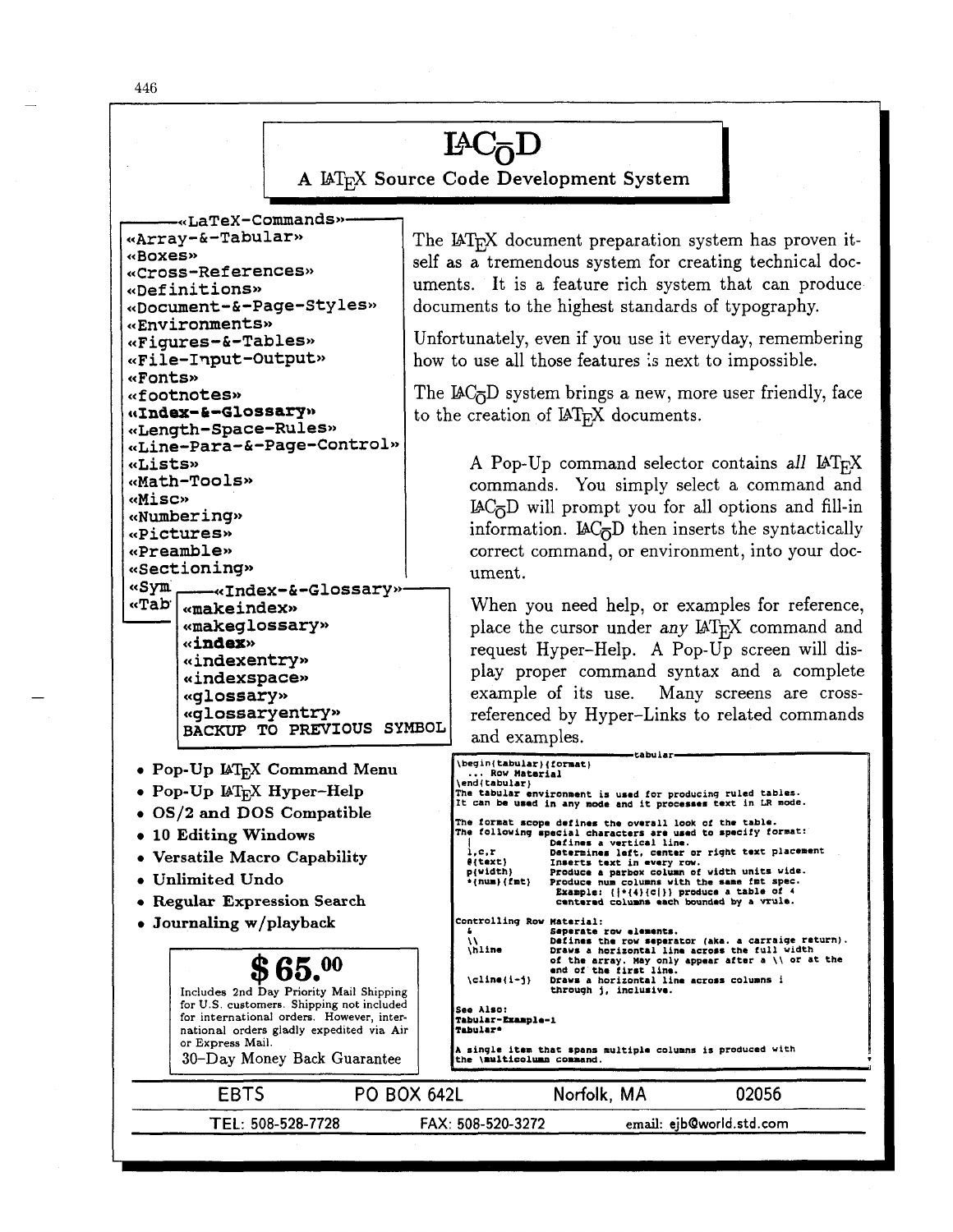# **TEX Publishing Services**

#### **From the Basic:**

The American Mathematical Society offers you two basic, low cost TFX publishing services.

- You provide a DVI file and we will produce typeset pages using an Autologic APS Micro-5 phototypesetter. *\$5* per page for the first *100* pages; *\$2.50* per page for additional pages.
- You provide a PostScript output file and we will provide typeset pages using an Agfa/ Compugraphic *9600* imagesetter. \$7 per page for the first *100* pages; *\$3.50* per page for additional pages.

There is a \$30 minimum charge for either service. Quick turnaround is also provided... a manuscript up to *500* pages can be back in your hands in one week or less.

#### **To the Complex:**

As a full-service TEX publisher, you can look to the American Mathematical Society as a single source for any or all your publishing needs.

| Macro-Writing   | T <sub>F</sub> X Problem Solving | Non-CM Fonts         | Keyboarding  |
|-----------------|----------------------------------|----------------------|--------------|
| Art and Pasteup | Camera Work                      | Printing and Binding | Distribution |

For more information or to schedule a job, please contact Regina Girouard, American Mathematical Society, P. 0. Box *6248,* Providence, RI *02940,* or call *401-455-4060.* 



NEW! A NEW!

ARBORTEXT INC

- Silicon Graphics Iris or Indigo DVILASER/HP3
- 

• Solaris 2.1 Motif and OPEN LOOK Preview

# **Complete TEX packages Ready to use, fully documented and supported.**

Also Available For: Sun-4 (SPARC), IBM RS/6000, DEC/RISC-Ultrix, HP 9000, and IBM PC's

## **Call us for more information on our exciting new products!**

1000 Victors Way A Suite 400 A Ann Arbor, MI 48108 A (313) 996-3566 **A** FAX (313) 996-3573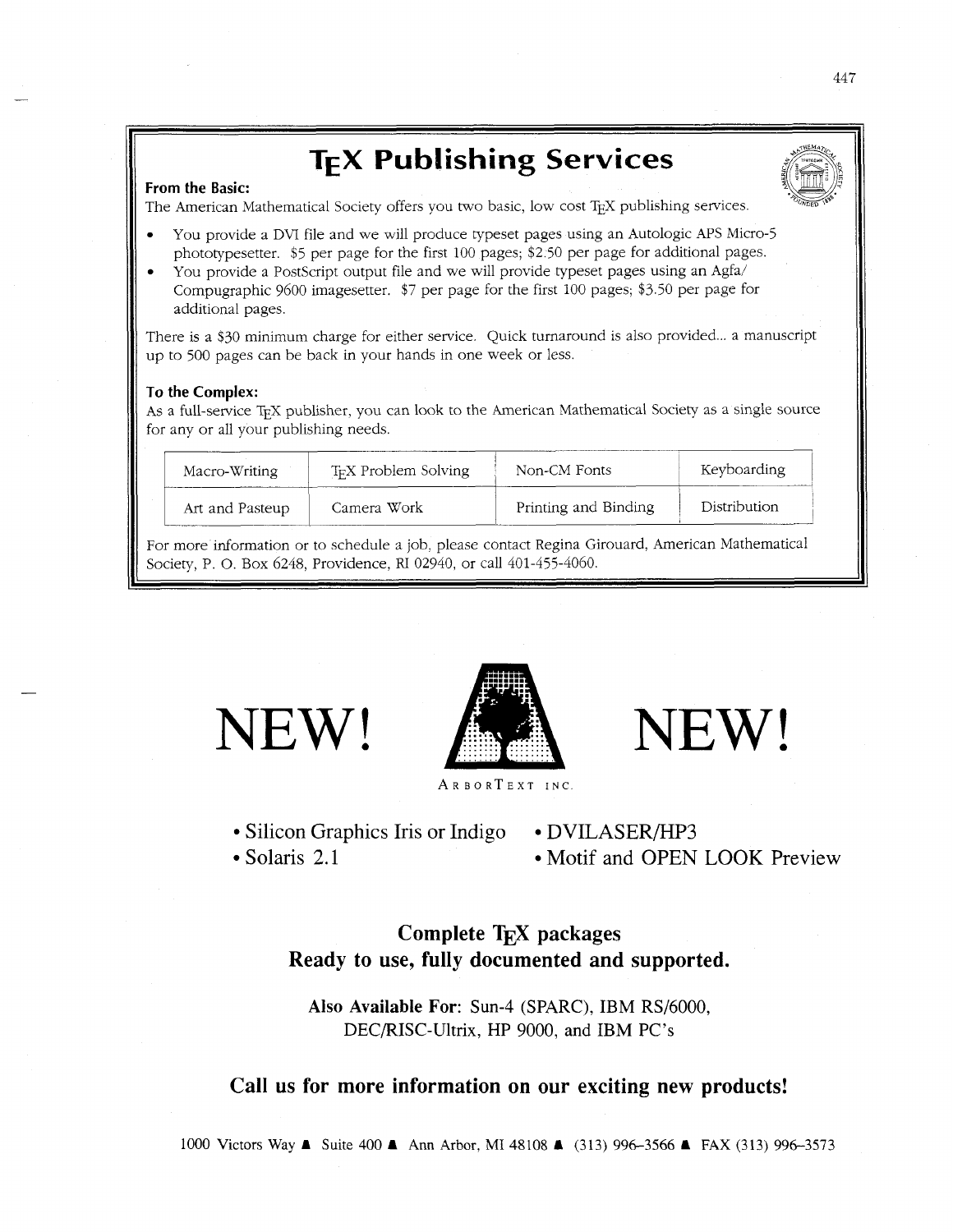



FIE MOST VERSATILE TEX ever published is breaking new ground in the powerful and convenient graphical environment of Microsoft Windows: Turpublished is breaking new ground in the powerful and convenient graphical enviboTEX Release 3.1E. TurboTEX runs on all the most popular operating systems (Windows, MS-DOS, OS/2, and UNIX) and provides the latest TEX 3.14 and METAFONT 2.7 standards and certifications: preloaded plain TEX, L<sub>IF</sub>X, A<sub>M</sub>S-T<sub>E</sub>X and A<sub>M</sub>S-BTEX, previewers for PC's and Xservers, METAFONT, Computer Modern and LATEX fonts, and printer drivers for HP LaserJet and DeskJet, PostScript, and Epson LQ and FX dot-matrix printers.

**Best-selling Value:** TurboTEX sets the world standard for power and value among TEX implementations: one price buys a complete, commercially-hardened typesetting system. *Computer* magazine recommended it as "the version of TEX to have," *IEEE* Software called it "industrial strength," and thousands of satisfied users around the globe agree. TurboTEX gets you started quickly, installing itself automatically under MS-DOS or Microsoft Windows, and compiling itself automatically under UNIX. The 90-page User's Guide includes generous examples and a full index, and leads you step-by-step through installing and using TEX and METAFONT.

**W** Classic T<sub>E</sub>X for Windows. Even if you have never used Windows on your PC, the speed and power of Turbo $T_{F}X$  will convince you of the benefits. While the TEX commandline options and *T<sub>F</sub>Xbook* interaction work the same, you also can control TEX using friendly icons, menus, and

dialog boxes. Windows protected mode frees you from MS-DOS limitations like DOS extenders, overlay swapping, and scarce memory You can run long TEX formatting or printing jobs in the background while using other programs in the foreground.

**WIMS-DOS Power, Too: TurboTEX** still includes the plain MS-DOS programs. Virtual memory simulation provides the same sized TEX that runs on multi-megabyte mainframes, with capacity for large documents, complicated formats, and demanding macro packages.

**W** Source Code: The portable C source to TurboTEX consists of over 100,000 lines of generously commented TEX, TurboTEX, METAFONT, previewer, and printer driver source code, including: our WEB system in C; PASCHAL, our proprietary Pascalto-C translator; Windows interface; and preloading, virtual memory, and graphics code, all meeting C portability standards like ANSI and K&R.

**<sup>W</sup>**Availability & Requirements:  $\mbox{\rm TurboT}\xspace_{\rm E}$  executables for IBM PC's include the User's Guide and require 640K, hard disk, and MS-DOS 3.0 or later. Windows versions run on Microsoft Windows 3.0 or 3.1. Order source code (includes Programmer's Guide) for other machines. On the PC, source compiles with Microsoft C, Watcom C 8.0, or Borland C++ 2.0; other operating systems need a 32 bit C compiler supporting UNIX standard I/O. Specify **5-1/4"** or 3-1/2" PC-format floppy disks.

**W** Upgrade at Low Cost. If you have TurboTEX Release 3.0, upgrade to the latest version for just \$40 (executables) or \$80 (including source). Or, get either applicable upgrade free when you buy the AP-TEX fonts (see facing page) for \$200!

**<sup>W</sup>**No-risk trial offer: Examine the documentation and run the PC Tur boTEX for 10 days. If you are not satisfied, return it for a 100% refund or credit. (Offer applies to PC executables only.)

**W** Free Buyer's Guide: Ask for the free, 70-page Buyer's Guide for details on TurboT $EX$  and dozens of T $EX$ related products: previewers, TEX-to-FAX and TEX-to-Ventura/Pagemaker translators, optional fonts, graphics editors, public domain TEX accessory software, books and reports.

#### Ordering TurboTEX

Ordering TurboT $\overline{K}X$  is easy and delivery is fast, by phone, FAX, or mail. Terms: Check with order (free media and ground shipping in US), VISA, Mastercard (free media, shipping extra); Net 30 to well-rated firms and public agencies (shipping and media extra). Discounts available for quantities or resale. International orders gladly expedited via Air or Express Mail.

The Kinch Computer Company PUBLISHERS OF TURBOTEX 501 South Meadow Street Ithaca, New York **14850** USA Telephone **(607) 273-0222**  FAX **(607) 273-0484**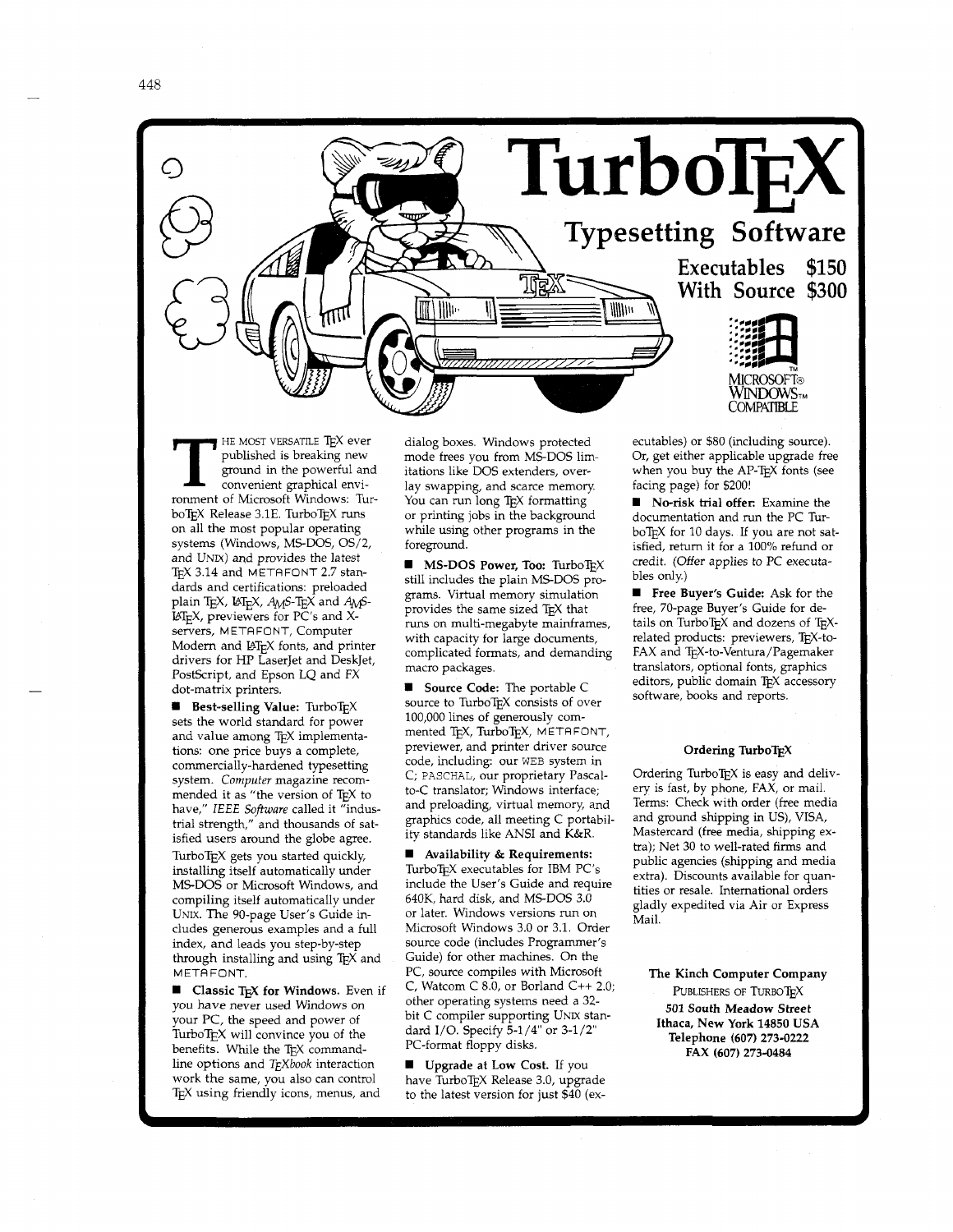# $AP-TrX$  Fonts Avant Garde **Bow**

# **TFX-compatible Bit-Mapped Fonts Identical to Adobe PostScript Typefaces** *Avant Garde* **<b>Demivold**

If you are hungry for new T<sub>F</sub>X fonts, here is a feast guaranteed to satisfy the biggest appetite! The  $AP-TEX$  fonts serve you a banquet of gourmet delights: 438 fonts covering 18 sizes of 35 styles, at a total price of \$200. The AP-T<sub>F</sub>X fonts consist of PK and TFM files which are exact  $TrX$ -compatible equivalents (including "hinted" pixels) to the popular PostScript name-brand fonts shown *Courier* oblique at the right. Since they are directly compatible with any  $\overline{\text{Counter}}$  some **standard T<sub>F</sub>X** implementation (including kerning and ligatures), you don't have to be a  $T_F X$  expert to install or use them.

When ordering, specify resolution of 300 dpi (for laser **Helvetica** Oblique printers), 180 dpi (for 24-pin dot matrix printers), or 118 dpi (for previewers). Each set is on ten 360 KB  $5-1/4"$ PC floppy disks. The \$200 price applies to the first set you order; order additional sets at other resolutions for Helvetica Narrow \$60 each. **A** 30-page user's guide fully explains how to install and use the fonts. Sizes included are 5, 6, 7, 8, 9, 10, 11, 12, 14.4, 17.3, 20.7, and 24.9 points; headline styles (equivalent to Times Roman, Helvetica, and Palatino, all in bold) also include sizes 29.9, 35.8, 43.0, 51.6, 61.9, and 74.3 points.

> **The Kinch Computer Company**  PUBLISHERS OF TURBOTEX **501 South Meadow Street Ithaca, New York 14850 Telephone (607) 273-0222 FAX (607) 273-0484**

Helvetica, Palatino, Times, and New Century Schoolbook are trademarks of Allied Linotype Co. ITC Avant Garde, ITC Bookman, ITC Zapf Chancery, and ITC Zapf Dingbats are registered trademarks of International Typeface Corporation. PostScript is a registered trademark of Adobe Systems Incorporated. The owners of these trademarks and Adobe Systems, Inc. are not the authors, publishers, or licensors of the AP-TEX fonts. Kinch Computer Company is the sole author of the AP-TEX fonts, and has operated independently of the trademark owners and Adobe Systems, Inc. in publishing this software. Any reference in the AP-TEX font software or in this advertisement to these trademarks is solely for software compatibility or product comparison. LaserJet and DeskJet are trademarks of Hewlett-Padcard Corporation. **TEX**  is a trademark of the American Math Society. TurboTEX and AP-TEX are trademarks of Kinch Computer Company. Prices and specifications subject to change without notice. Revised October 9, 1990.

Avant Garde **&;ue Avant Garde Demibold**   $Bookman$ **Bookman** Light **Bookman** Demitoid **Demibold** *Bookman*  Courier  $\overline{Courier}$   $\frac{Bold}{Oblique}$ **Helvetica Helvetica BoM**  Helvetica Bold Helvetica **Narrow Oblique Helvetica Narrow Bold** Helv<br>*Helv*<br>Sch  $H$ elvetica Narrow **Bolique** Schoolbook **Rew Century**  $Schoolbook$  *Hew Century*  ${\bf Schoolbook}$  **New Century**  $\overline{Schoolbook}$  **New Century** Palatino Roman *Palatino* **itali, Palatino Bold**  $\overline{Palatino}^{\text{Bold}}$ Times **Roman**  *Times* **luic**  Times Bold Times Halic  $Z$ apf *Chancery* **Halic** Symbol ΔΦΓ<del>υ</del>ΛΠΘ Zapf Dingbats *X=CI*